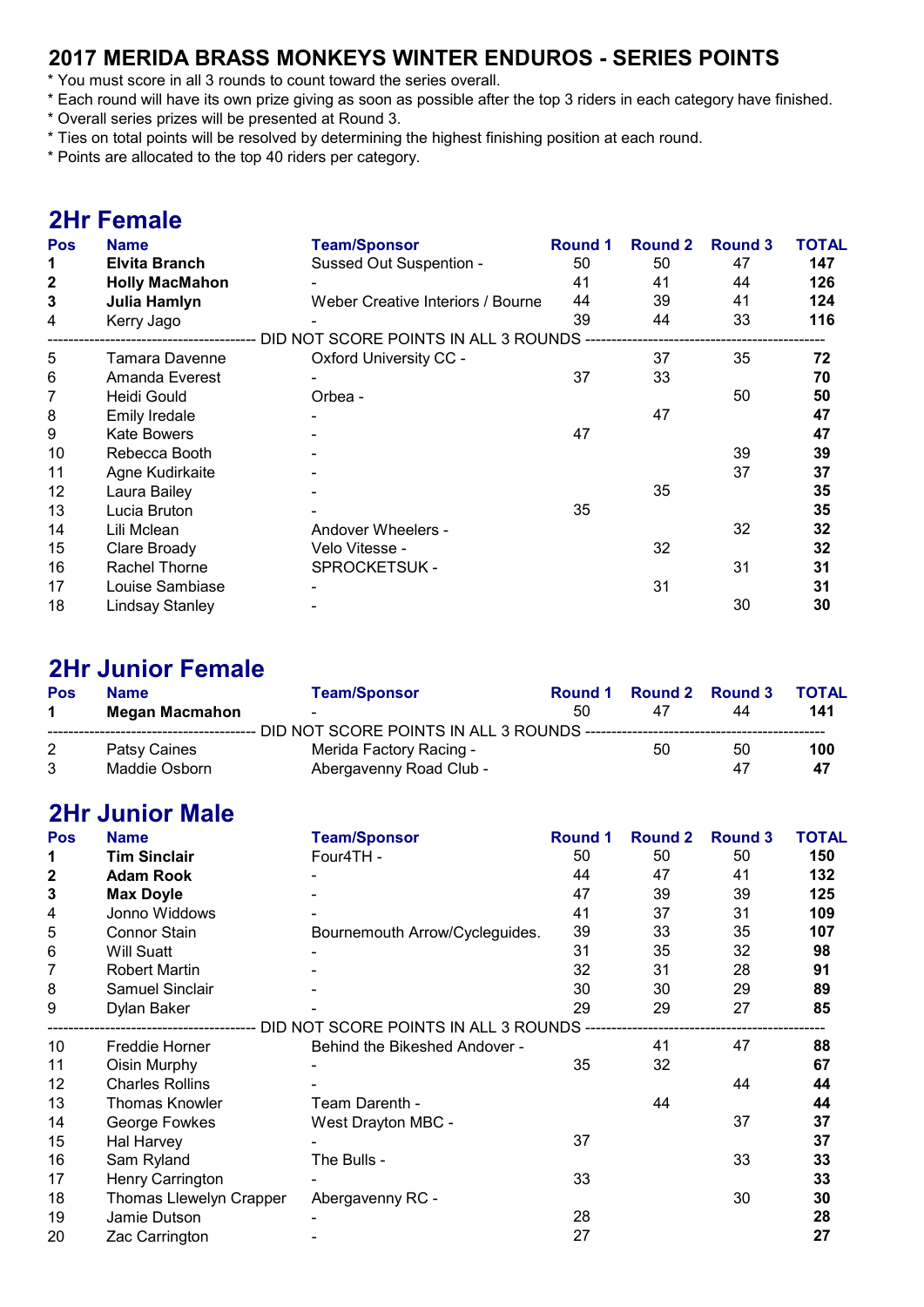## 2Hr Male

| <b>Pos</b> | <b>Name</b>                | <b>Team/Sponsor</b>                              | <b>Round 1</b> | <b>Round 2</b>          | <b>Round 3</b> | <b>TOTAL</b> |
|------------|----------------------------|--------------------------------------------------|----------------|-------------------------|----------------|--------------|
| 1          | <b>David Bone</b>          |                                                  | 44             | 47                      | 44             | 135          |
| 2          | <b>Marco Jardim</b>        | Demo CCL -                                       | 35             | 32                      | 33             | 100          |
| 3          | <b>Liam Roberts</b>        |                                                  | 32             | 35                      | 29             | 96           |
| 4          | Sam Hanson                 |                                                  | 30             | 30                      | 27             | 87           |
| 5          | Simon Lingard              |                                                  | 29             | 31                      | 25             | 85           |
| 6          | <b>Scott Parker</b>        |                                                  | 28             | 24                      | 30             | 82           |
| 7          | <b>Christopher Peacock</b> |                                                  | 3              | 39                      | 39             | 81           |
|            |                            |                                                  | 15             | 10                      | 22             | 47           |
| 8          | Andy Lindsay               |                                                  |                |                         |                |              |
| 9          | <b>Francis Devereux</b>    |                                                  | 20             | 9                       | 17             | 46           |
| 10         | <b>Robert Mcallister</b>   |                                                  | $\overline{2}$ | 20                      | 23             | 45           |
| 11         | <b>Richie Wild</b>         |                                                  | 14             | $\overline{7}$          | 11             | 32           |
| 12         | <b>Robert Mosley</b>       |                                                  | 12             | $\overline{2}$          | 15             | 29           |
| 13         | Sam Horwill                |                                                  | 8              | $\overline{\mathbf{4}}$ | 13             | 25           |
|            |                            | ----------- DID NOT SCORE POINTS IN ALL 3 ROUNDS |                |                         |                |              |
| 14         | Jamie Tardi                |                                                  |                | 50                      | 50             | 100          |
| 15         | Peter Moore                | Four4th Lights -                                 |                | 27                      | 37             | 64           |
| 16         | Graham Webb                |                                                  |                | 29                      | 35             | 64           |
| 17         | Craig O'Neill              |                                                  |                | 26                      | 31             | 57           |
| 18         | <b>Nathaniel Hall</b>      |                                                  | 31             | 25                      |                | 56           |
| 19         | Michael Harrison           |                                                  |                | 19                      | 32             | 51           |
|            |                            |                                                  |                |                         |                |              |
| 20         | <b>Phillip Pearce</b>      |                                                  | 50             |                         |                | 50           |
| 21         | <b>Glenn Panton</b>        |                                                  | 27             | 22                      |                | 49           |
| 22         | <b>Nick Drew</b>           | - Dyson Cycles                                   |                |                         | 47             | 47           |
| 23         | Isaac Pucci                |                                                  | 47             |                         |                | 47           |
| 24         | <b>Neil Harris</b>         | PMR-                                             |                | 44                      |                | 44           |
| 25         | <b>Emyr Griffiths</b>      |                                                  | 26             | 16                      |                | 42           |
| 26         | Martyn Brooks              | Whyte Bikes -                                    |                |                         | 41             | 41           |
| 27         | Jackie Noy                 | Canyon UK -                                      |                | 41                      |                | 41           |
| 28         | Tom Hughes                 |                                                  | 41             |                         |                | 41           |
| 29         | <b>Tom Knight</b>          |                                                  | 39             |                         |                | 39           |
| 30         | Matt Ainsworth             |                                                  | 23             | 15                      |                | 38           |
| 31         | <b>Ollie Rastall</b>       |                                                  |                | 37                      |                | 37           |
| 32         | Luke Kennard               |                                                  | 37             |                         |                | 37           |
|            |                            |                                                  |                |                         |                |              |
| 33         | Luis Coutinho              |                                                  |                | 14                      | 19             | 33           |
| 34         | Scott Clipstone            |                                                  |                | 33                      |                | 33           |
| 35         | Gary Laybourne             | <b>GRN Sportswear -</b>                          | 21             | 12                      |                | 33           |
| 36         | Nicholas Try               |                                                  | 33             |                         |                | 33           |
| 37         | Robin James                |                                                  | 19             | 11                      |                | 30           |
| 38         | Pierre Thomas              | Cadence Cannondale -                             |                |                         | 28             | 28           |
| 39         | <b>Christopher Try</b>     | <b>WDMBC/ Specialized Ruislip -</b>              |                | 28                      |                | 28           |
| 40         | Robert Batten              | Berkshire Cycle Co. -                            |                |                         | 26             | 26           |
| 41         | <b>Gareth Parr</b>         |                                                  | 25             |                         |                | 25           |
| 42         | <b>Oliver Bent</b>         | Oxford Uni CC -                                  |                |                         | 24             | 24           |
| 43         | Andy Wiggett               |                                                  | 18             | 6                       |                | 24           |
| 44         | Mark Yetman                |                                                  | 24             |                         |                | 24           |
|            |                            |                                                  |                |                         |                |              |
| 45         | Dafydd Hollis              |                                                  |                | 23                      |                | 23           |
| 46         | Peter Beisty               |                                                  | 22             |                         |                | 22           |
| 47         | Hugo Underhill             | <b>Oxford University CC -</b>                    |                |                         | 21             | 21           |
| 48         | Tom Pugh                   | Chairman mountainbikes -                         |                | 21                      |                | 21           |
| 49         | <b>Bryn Davies</b>         | <b>Oxford University Cycling Club -</b>          |                |                         | 20             | 20           |
| 50         | Rob Parry                  |                                                  |                | 17                      | 3              | 20           |
| 51         | <b>Daniel Marshall</b>     |                                                  |                | 3                       | 16             | 19           |
| 52         | Tom Bandy                  | Portsdown Hill CC -                              |                |                         | 18             | 18           |
| 53         | <b>Richard Poynter</b>     |                                                  |                | 18                      |                | 18           |
| 54         | Jamie Ford                 |                                                  | 17             |                         |                | 17           |
| 55         | Jon Dixon                  |                                                  | $\overline{7}$ |                         | 9              | 16           |
|            |                            |                                                  |                |                         |                |              |
| 56         | Ryan Clatworthy            |                                                  | 16             |                         |                | 16           |
| 57         | Dan Edwards                | Sotonia CC -                                     |                |                         | 14             | 14           |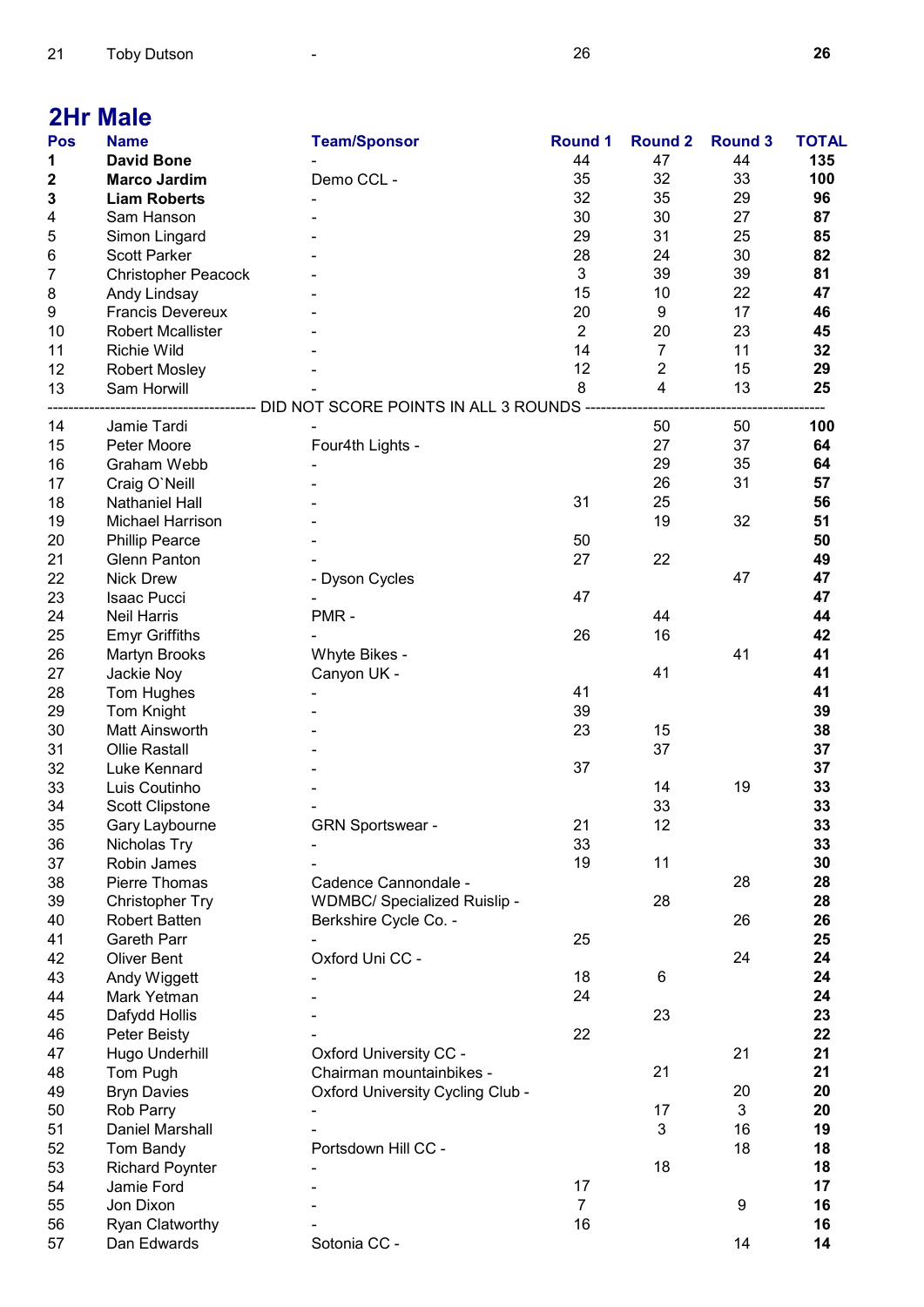| Michael Williams     |                                         |    | 13 |    | 13 |
|----------------------|-----------------------------------------|----|----|----|----|
| Daniel Morris        |                                         | 13 |    |    | 13 |
| <b>Ashley Newell</b> |                                         |    |    | 12 | 12 |
| Harry Cole           |                                         | 4  |    |    | 11 |
| Souleimene Kayoueche |                                         | 11 |    |    | 11 |
| <b>Freddie Mills</b> |                                         |    |    | 10 | 10 |
| <b>Ben Kenneally</b> | - Cambridge University CC               | 10 |    |    | 10 |
| <b>Martin Hawker</b> |                                         | 9  |    |    |    |
| Daniel Addrison      | Islington CC -                          |    |    | 8  |    |
| <b>Tom Baker</b>     |                                         |    | 8  |    |    |
| Matias Puig          | <b>Oxford University Cycling Club -</b> |    |    | 6  |    |
| Vinny Branch         |                                         | 6  |    |    |    |
| <b>Ashley Ellis</b>  |                                         |    |    | 5  |    |
| Sam Stewart          |                                         |    | 5  |    |    |
| Josh Corke           |                                         | 5  |    |    |    |
| Jonathan Downer      | Owens Cycles/Alton CC -                 |    |    | 4  |    |
| James Debbage        |                                         |    |    |    |    |
| Mat Ancrum           |                                         |    |    |    |    |
|                      |                                         |    |    |    |    |

# 2Hr Veteran Female

| Pos          | <b>Name</b>           | <b>Team/Sponsor</b>                    | <b>Round 1</b> | Round 2 | <b>Round 3</b> | <b>TOTAL</b> |
|--------------|-----------------------|----------------------------------------|----------------|---------|----------------|--------------|
| $\mathbf 1$  | <b>Kym Harvey</b>     | Fatcreations -                         | 50             | 44      | 41             | 135          |
| $\mathbf{2}$ | Olive O'Leary         |                                        | 47             | 41      | 39             | 127          |
| 3            | <b>Elizabeth Tarr</b> |                                        | 44             | 39      | 37             | 120          |
|              |                       | DID NOT SCORE POINTS IN ALL 3 ROUNDS - |                |         |                |              |
| 4            | Rachel Clay           |                                        |                | 50      | 50             | 100          |
| 5            | Jackie Field          | <b>MTB For Fitness - Cycleworks</b>    |                | 47      | 44             | 91           |
| 6            | Louise Parker         |                                        | 41             | 37      |                | 78           |
| 7            | <b>Helen Howard</b>   | MountainTrax/Gorrick -                 |                |         | 47             | 47           |
| 8            | Carol Tilley          |                                        | 39             |         |                | 39           |
| 9            | Joanne Scott          |                                        |                |         | 35             | 35           |
| 10           | <b>Esther Evans</b>   |                                        |                | 35      |                | 35           |
| 11           | Michelle Forster      | GBCycles.co.uk -                       |                | 33      |                | 33           |
| 12           | Colette Kitterhing    | Team TTR -                             |                | 32      |                | 32           |

### 2Hr Veteran Male

| Pos          | <b>Name</b>            | <b>Team/Sponsor</b>                                                                    | <b>Round 1</b> | <b>Round 2</b> | <b>Round 3</b> | <b>TOTAL</b> |
|--------------|------------------------|----------------------------------------------------------------------------------------|----------------|----------------|----------------|--------------|
| 1            | <b>Paul Hopkins</b>    | Merida Factory Racing -                                                                | 50             | 50             | 50             | 150          |
| $\mathbf{2}$ | <b>Paul White</b>      |                                                                                        | 44             | 41             | 47             | 132          |
| 3            | <b>Duncan Hards</b>    |                                                                                        | 41             | 47             | 32             | 120          |
| 4            | Roki Read              |                                                                                        | 47             | 39             | 30             | 116          |
| 5            | Owen Pattinson         |                                                                                        | 39             | 37             | 39             | 115          |
| 6            | Chris Lockyer          |                                                                                        | 35             | 29             | 26             | 90           |
| 7            | Roy Spicer             | Four4TH lights -                                                                       | 33             | 27             | 22             | 82           |
| 8            | Steve Hatcher          | Clubcortey Cycles -                                                                    | 24             | 20             | 16             | 60           |
| 9            | Colin Dixon            |                                                                                        | 10             | 24             | 21             | 55           |
| 10           | Mark Whenham           |                                                                                        | 22             | 17             | 15             | 54           |
| 11           | Neil Cooper            |                                                                                        | 18             | 22             | 14             | 54           |
| 12           | Stephen Homewood       |                                                                                        | 21             | 16             | 11             | 48           |
| 13           | Paul Howard            | Mountain Trax / Gorrick -                                                              | 23             | $\overline{7}$ | 9              | 39           |
| 14           | Clive Ely              | Mountain Trax / Gorrick -                                                              | 14             | 14             |                | 29           |
|              |                        | ----------------------------    DID NOT SCORE    POINTS IN ALL                3 ROUNDS |                |                |                |              |
| 15           | Kim Little             | Merida Factory Racing -                                                                |                | 44             | 44             | 88           |
| 16           | <b>Rick Evans</b>      | Fat Creations -                                                                        | 37             | 35             |                | 72           |
| 17           | William Mcdonald       | Banjo Cycles/Raceware/Specializ                                                        |                | 32             | 35             | 67           |
| 18           | Chris Clayton          | Dyson Cycles -                                                                         |                | 31             | 24             | 55           |
| 19           | Matt Wadsworth         | Swindon mtb enthusiasts -                                                              | 32             |                | 19             | 51           |
| 20           | <b>Richard Kendall</b> | - Berks on Bikes                                                                       | 20             | 25             |                | 45           |
| 21           | <b>Simon Ernest</b>    | Renvale RT fuelled by Clif -                                                           |                |                | 41             | 41           |
| 22           | Paul Robertson         | Treads cc / 76projects -                                                               |                |                | 37             | 37           |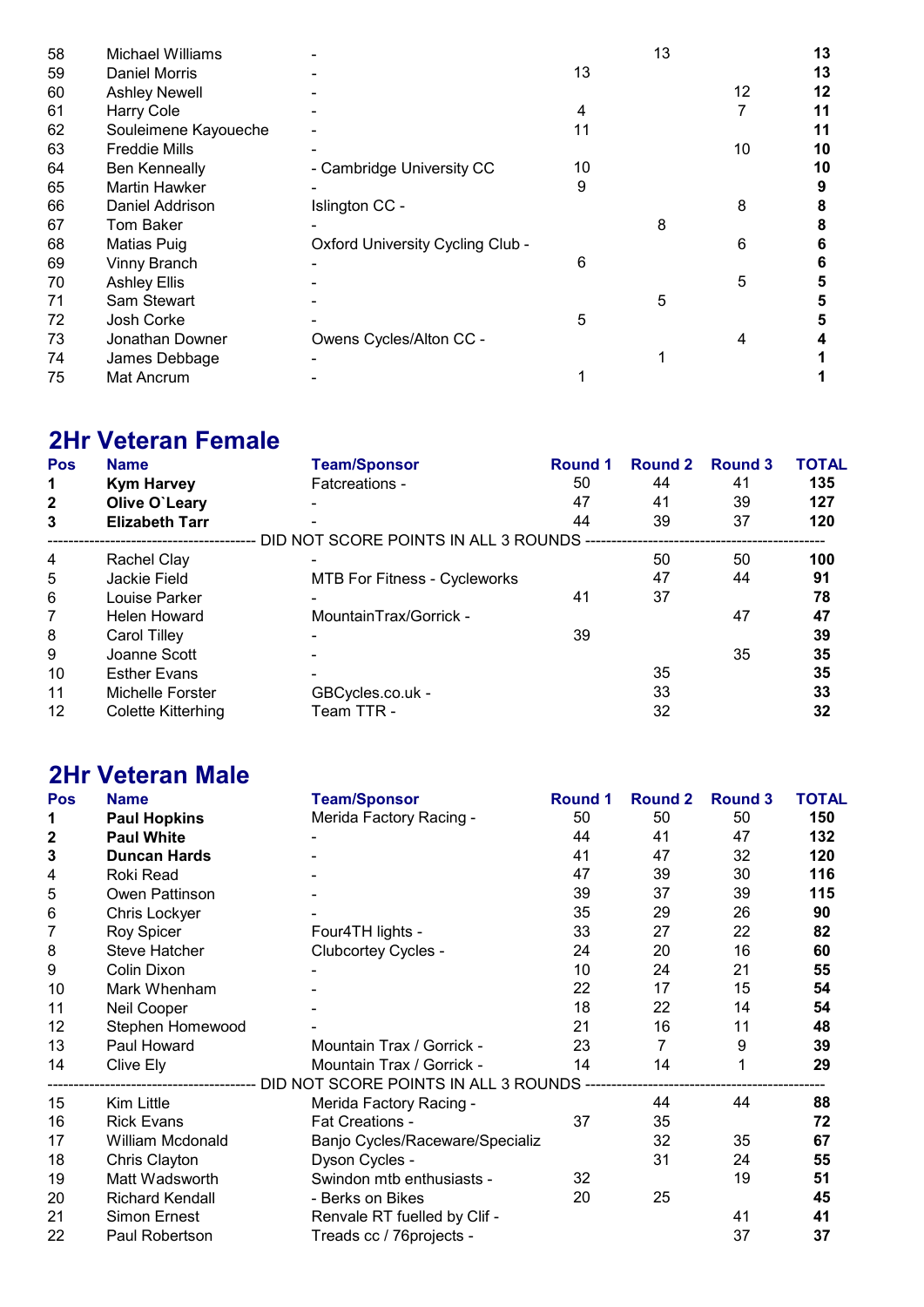| 23 | Simon Butler          |                           |                | 18               | 18             | 36                      |
|----|-----------------------|---------------------------|----------------|------------------|----------------|-------------------------|
| 24 | <b>Russell Short</b>  |                           |                |                  | 33             | 33                      |
| 25 | Jonathan Harris       | PMR Race Team -           |                | 33               |                | 33                      |
| 26 | Dave Simnett          | Fatcreations -            |                |                  | 31             | 31                      |
| 27 | <b>Mark Feaviour</b>  |                           | 31             |                  |                | 31                      |
| 28 | Russ Jones            | Hackney GT -              |                | 30               |                | 30                      |
| 29 | Matthew Spurgin       | - Evans Cycles RT         | 30             |                  |                | 30                      |
| 30 | Graham Warby          |                           |                |                  | 29             | 29                      |
| 31 | Kevin Harding         |                           | 29             |                  |                | 29                      |
| 32 | Darren Matthews       | Poundbury Cyclesport -    |                |                  | 28             | 28                      |
| 33 | Matthew Wadsworth     | Swindon mtb enthusiasts - |                | 28               |                | 28                      |
| 34 | <b>Tyrone Miller</b>  |                           | 28             |                  |                | 28                      |
| 35 | lan Grist             | <b>DYSON CYCLES -</b>     |                |                  | 27             | 27                      |
| 36 | <b>Mark Tillett</b>   | - Stow Fist               | 27             |                  |                | 27                      |
| 37 | <b>Chris Ball</b>     |                           |                | 26               |                | 26                      |
| 38 | Harvey James          |                           | 26             |                  |                | 26                      |
| 39 | <b>Stuart Spies</b>   |                           |                |                  | 25             | 25                      |
| 40 | Dave Larkin           |                           | 25             |                  |                | 25                      |
| 41 | David Ivory           | Reading CC -              |                |                  | 23             | 23                      |
| 42 | Patrick Ferguson      | Team Chunky Whippets -    |                | 11               | 12             | 23                      |
| 43 | Andy Sole             |                           |                | 23               |                | 23                      |
| 44 | Seb Price             | Pedal 2 Pedal -           |                | 13               | 8              | 21                      |
| 45 | <b>Matthew Eley</b>   |                           |                | 21               |                | 21                      |
| 46 | <b>Jason Hints</b>    |                           |                |                  | 20             | 20                      |
| 47 | Jason Abbott          |                           |                | 19               |                | 19                      |
| 48 | <b>Robert Carter</b>  |                           | 19             |                  |                | 19                      |
| 49 | <b>Bernie Fyans</b>   |                           |                |                  | 17             | 17                      |
| 50 | Kim Burrows           |                           | 13             | $\overline{4}$   |                | 17                      |
| 51 | <b>Matthew Bailey</b> |                           | 17             |                  |                | 17                      |
| 52 | Derick Coppola        | www.Four4th.co.uk -       | 16             |                  |                | 16                      |
| 53 | <b>Justin Carrick</b> | - Pinsonswheelmill        |                | 15               |                | 15                      |
| 54 | Simon Dudley          | BOB-                      | 15             |                  |                | 15                      |
| 55 | Keith Wyer            |                           | 9              |                  | 5              | 14                      |
| 56 | <b>Steve Walker</b>   | 70aks Tri -               |                |                  | 13             | 13                      |
| 57 | Stephen Dadswell      |                           |                | 9                | 4              | 13                      |
| 58 | <b>Steve Stoddart</b> |                           |                | 10               | 3              | 13                      |
| 59 | Chris Morrow          |                           |                | 12               |                | 12                      |
| 60 | <b>Tim Rogers</b>     |                           | 12             |                  |                | 12                      |
| 61 | Tim Harman            |                           | 11             |                  |                | 11                      |
| 62 | Dan Hayes             |                           |                |                  | 10             | 10                      |
| 63 | lan Rees              |                           |                | $\boldsymbol{2}$ | $\overline{7}$ | 9                       |
| 64 | Phil Hoffman          | Abellio SFA Racing Team - |                | $\,6$            | $\overline{2}$ | $\bf 8$                 |
| 65 | <b>Neil Bass</b>      |                           |                | 8                |                | ${\bf 8}$               |
| 66 | Mark Dixon            |                           | 8              |                  |                | $\pmb{8}$               |
| 67 | <b>Colin Houston</b>  |                           | $\overline{7}$ |                  |                | $\overline{7}$          |
| 68 | Paul Hudson           |                           |                |                  | 6              | $\bf 6$                 |
| 69 | Stephen Rofe          |                           | 6              |                  |                | $\bf 6$                 |
| 70 | <b>Richard Winter</b> |                           |                | 5                |                | $\overline{\mathbf{5}}$ |
| 71 | Jamie Freeland        |                           | 5              |                  |                | $\overline{\mathbf{5}}$ |
| 72 | Adrian Bryant         |                           | 4              |                  |                | $\overline{\mathbf{4}}$ |
| 73 | <b>Mark Henrick</b>   |                           |                | $\mathbf{3}$     |                |                         |
| 74 | <b>Simon Masters</b>  |                           | 3              |                  |                | $\frac{3}{3}$           |
| 75 | Chris Whitney         |                           | $\overline{2}$ |                  |                | $\overline{\mathbf{2}}$ |
| 76 | John Clark            |                           |                | 1                |                | 1                       |
| 77 | lan Guppy             |                           | $\mathbf{1}$   |                  |                | 1                       |
|    |                       |                           |                |                  |                |                         |

#### **3Hr Fat Bike**<br>Pos Name Name Team/Sponsor Round 1 Round 2 Round 3 TOTAL<br>
Simon Laws GS Vecchi - 50 50 50 150 1 Simon Laws GS Vecchi - 50 50 50 150<br>2 Chris Hillier - 135 **Chris Hillier** ---------------------------------------- DID NOT SCORE POINTS IN ALL 3 ROUNDS ---------------------------------------------- Hugo Underhill **Oxford University CC -**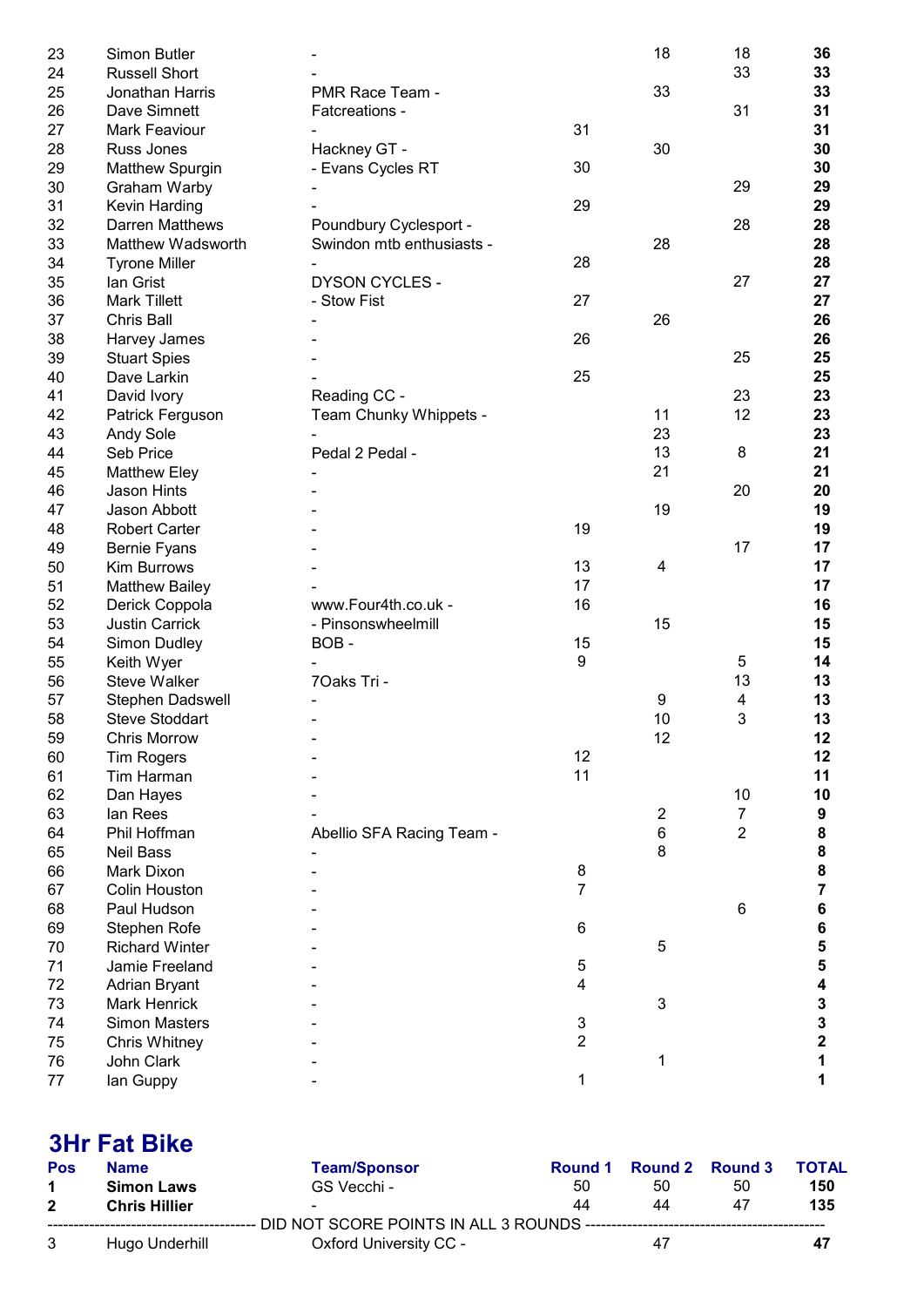| 4 | Andy Deacon   | -                 |  |    |
|---|---------------|-------------------|--|----|
| 5 | Kevin Collins | Team Shoestring - |  | 44 |
| 6 | Shaun Kings   | -                 |  | 41 |

## 3Hr Grand Veteran Male

| Pos | <b>Name</b>            | <b>Team/Sponsor</b>                                                          | <b>Round 1</b> | <b>Round 2</b>   | <b>Round 3</b> | <b>TOTAL</b> |
|-----|------------------------|------------------------------------------------------------------------------|----------------|------------------|----------------|--------------|
| 1   | <b>Rick Fetherston</b> |                                                                              | 50             | 50               | 50             | 150          |
| 2   | <b>Robert Jackson</b>  |                                                                              | 35             | 39               | 47             | 121          |
| 3   | <b>Rob Waller</b>      |                                                                              | 31             | 44               | 41             | 116          |
| 4   | <b>Stephen Moors</b>   | - RideBike.co.uk/the Training Roc                                            | 41             | 33               | 39             | 113          |
| 5   | Ian Cartwright         |                                                                              | 39             | 32               | 37             | 108          |
| 6   | Mark Hardwicke         | Bournemouth arrow cc                                                         | 30             | 29               | 29             | 88           |
| 7   | Martin Langston        |                                                                              | 29             | 28               | 28             | 85           |
| 8   | Rob Ford               | Beeline Bicycles RC -                                                        | 24             | 25               | 27             | 76           |
| 9   | Kevin Underwood        |                                                                              | 9              | 24               | 23             | 56           |
| 10  | <b>Chris Evett</b>     | - Team Turkey                                                                | 16             | 12               | 15             | 43           |
| 11  | <b>Chris Stockwell</b> |                                                                              | 15             | 10               | 13             | 38           |
| 12  | <b>Stuart Colman</b>   | Sves Crew -                                                                  | 13             | 8                | 9              | 30           |
| 13  | Nick McNamara          |                                                                              | 10             | 1                | 8              | 19           |
|     |                        | ---------------------------- DID NOT SCORE POINTS IN ALL 3 ROUNDS ---------- |                |                  |                |              |
| 14  | Harry Underhill        | Pivot Boompod -                                                              |                | 47               | 33             | 80           |
| 15  | Ian Petherbridge       |                                                                              | 33             | 41               |                | 74           |
| 16  | Andrew Graham          |                                                                              |                | 37               | 31             | 68           |
| 17  | Mark Remon             | Dyson Cycles -                                                               |                | 31               | 35             | 66           |
| 18  | Nick Calkin            | VC10 -                                                                       |                | 35               | 30             | 65           |
| 19  | William Sawyer         |                                                                              |                | 27               | 32             | 59           |
| 20  | Paul Kleman            |                                                                              | 25             |                  | 26             | 51           |
| 21  |                        |                                                                              | 44             |                  | $\overline{7}$ | 51           |
|     | <b>Roland Tilley</b>   |                                                                              |                | 23               | 24             | 47           |
| 22  | Joseph Saville         |                                                                              |                |                  |                |              |
| 23  | <b>Simon Slater</b>    |                                                                              | 47             |                  |                | 47           |
| 24  | Malcolm Toop-Rose      | Cotswold Veldrijden -                                                        |                |                  | 44             | 44           |
| 25  | John Reay              |                                                                              | 22             |                  | 22             | 44           |
| 26  | Paul Warner            | - Team Darenth                                                               | 26             | 18               |                | 44           |
| 27  | <b>Richard Lewey</b>   |                                                                              | 23             | 19               |                | 42           |
| 28  | Mark Hyland            |                                                                              | 27             |                  | 14             | 41           |
| 29  | Ben Chapman            |                                                                              | 20             |                  | 19             | 39           |
| 30  | David Wilcock          |                                                                              | 37             |                  |                | 37           |
| 31  | Phil Wellard           | - Berks on Bikes                                                             |                | 16               | 20             | 36           |
| 32  | Mark Cooper            |                                                                              |                | 13               | 21             | 34           |
| 33  | <b>Tim Monks</b>       |                                                                              | 32             |                  |                | 32           |
| 34  | Colin Robson           |                                                                              | 21             |                  | 10             | 31           |
| 35  | Andre Pucci            |                                                                              |                | 30               |                | 30           |
| 36  | Jesse Kelly            | <b>WDMBC - Specialized Ruislip -</b>                                         | 28             |                  |                | 28           |
| 37  | Neil Horner            | Behind the Bikeshed Andover -                                                |                | $\boldsymbol{9}$ | 17             | 26           |
| 38  | Stefano Fratesi        |                                                                              |                | 26               |                | 26           |
| 39  | Stan Leigh             | BOB/Trolls -                                                                 |                |                  | 25             | 25           |
| 40  | <b>Martin Chuter</b>   |                                                                              | 17             | $\overline{7}$   |                | 24           |
| 41  | Mark Neep              |                                                                              |                | 22               |                | 22           |
| 42  | <b>Graham Pentney</b>  | Mad cow racing/Greenwich Triton                                              |                | 21               |                | 21           |
| 43  | <b>Carlos Barros</b>   | Demo ccL -                                                                   |                | 20               |                | 20           |
| 44  | Ric Jamieson           |                                                                              | 19             |                  |                | 19           |
| 45  | Dave Bates             |                                                                              |                |                  | 18             | 18           |
| 46  | Anthony McCormack      |                                                                              | 18             |                  |                | 18           |
| 47  | <b>Chris Clark</b>     | Banjo Cycles/Raceware/ Specilize                                             |                | 17               |                | 17           |
| 48  | Geoff Booker           | Oxonian CC -                                                                 |                |                  | 16             | 16           |
| 49  | Dominic James          |                                                                              |                | 15               |                | 15           |
| 50  | Charlie Mortleman      | - 7 Oaks Tri Club                                                            |                | 14               |                | 14           |
| 51  | Ken Addison            |                                                                              | 11             | 3                |                | 14           |
| 52  | Andy O'Brien           |                                                                              | 12             | $\overline{2}$   |                | 14           |
| 53  | Steve Morgan           |                                                                              | 14             |                  |                | 14           |
| 54  | Sean House             |                                                                              |                |                  | 12             | 12           |
| 55  | <b>Richard Mills</b>   |                                                                              |                |                  | 11             | 11           |
|     |                        |                                                                              |                |                  |                |              |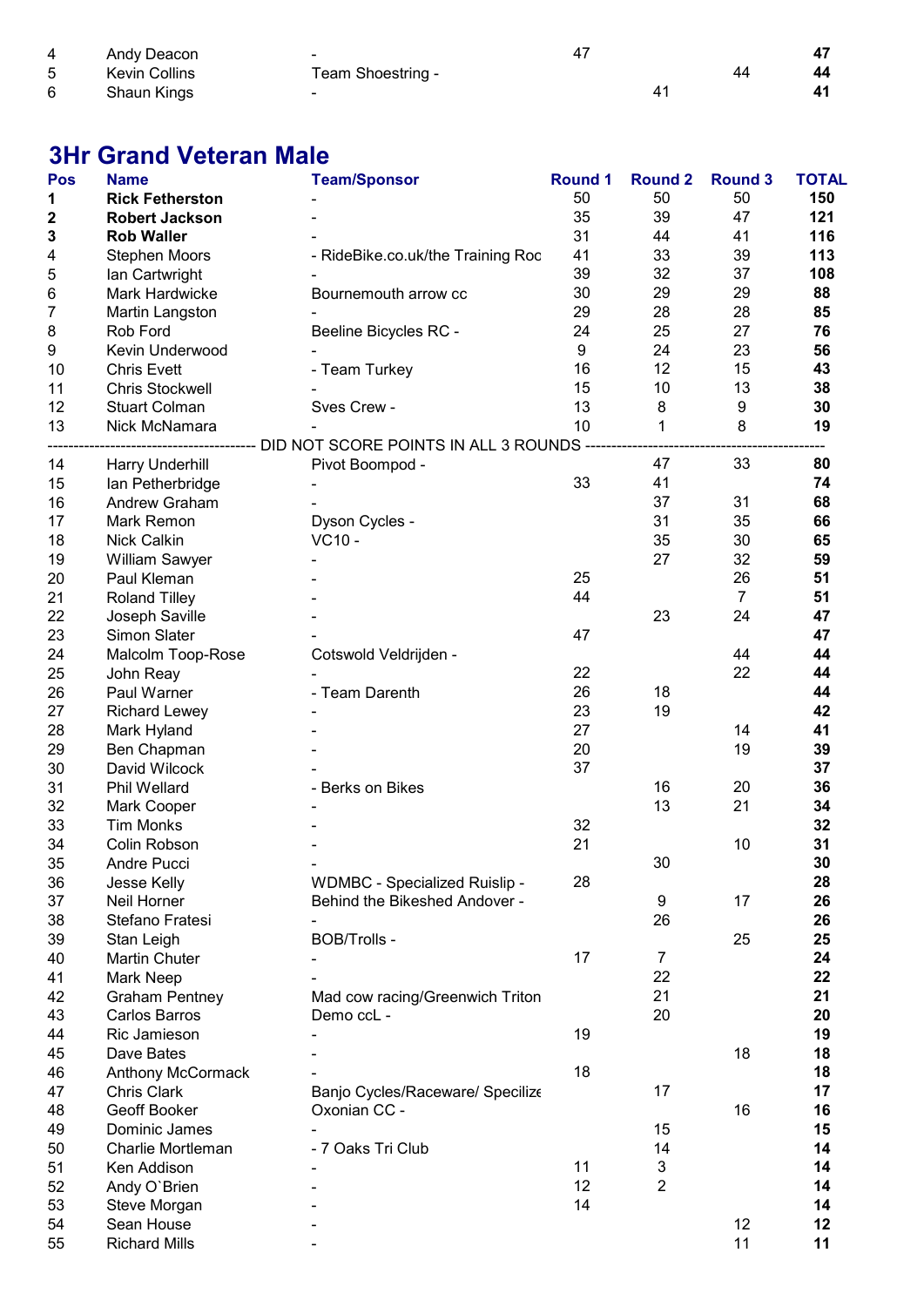| 56 | Neville Almond            | -                |   | 11 |
|----|---------------------------|------------------|---|----|
| 57 | Michael Rackham           | $\blacksquare$   |   | 8  |
| 58 | <b>Richard Carrington</b> | $\blacksquare$   |   |    |
| 59 | lan Simpson               | -                |   | 6  |
| 60 | Jon Fox                   |                  |   | 6  |
| 61 | <b>Martin Brown</b>       | 7Oaks Tri Club - | b | 5  |
| 62 | Paul Baker                |                  |   |    |

## 4Hr Female

| Pos            | <b>Name</b>             | <b>Team/Sponsor</b> | Round 1 |    | Round 2 Round 3 | <b>TOTAL</b> |
|----------------|-------------------------|---------------------|---------|----|-----------------|--------------|
| 1              | Jo Munden               | Pedal Heaven RT -   | 50      | 50 | 50              | 150          |
| $\mathbf{2}$   | <b>Hannah Griffith</b>  |                     | 44      | 41 | 47              | 132          |
|                |                         |                     |         |    |                 |              |
|                | Iwona Szmyd             |                     |         | 47 | 44              | 91           |
| $\overline{4}$ | <b>Claire Frecknall</b> |                     | 47      | 39 |                 | 86           |
| 5              | Lucy Allan              | Torq Performance -  |         | 44 |                 | 44           |

### 4Hr Male

| Pos         | <b>Name</b>            | <b>Team/Sponsor</b>                                                             | <b>Round 1</b> | <b>Round 2</b> | <b>Round 3</b> | <b>TOTAL</b> |
|-------------|------------------------|---------------------------------------------------------------------------------|----------------|----------------|----------------|--------------|
| 1           | <b>Luke Peyton</b>     |                                                                                 | 44             | 30             | 39             | 113          |
| $\mathbf 2$ | <b>Simon Harrison</b>  |                                                                                 | 39             | 33             | 35             | 107          |
| 3           | <b>Joe Clark</b>       |                                                                                 | 37             | 39             | 28             | 104          |
| 4           | <b>Darrell Harris</b>  |                                                                                 | 35             | 32             | 31             | 98           |
| 5           | David Carr             |                                                                                 | 32             | 27             | 30             | 89           |
| 6           | Willem De Jager        |                                                                                 | 27             | 20             | 25             | 72           |
| 7           | Myburgh Van Aswegen    |                                                                                 | 28             | 19             | 24             | 71           |
| 8           | Rob Hawkins            | Just Pedal RT -                                                                 | 29             | 15             | 26             | 70           |
| 9           | <b>Curtis Quelch</b>   |                                                                                 | 18             | 24             | 18             | 60           |
|             |                        | ---------------------------- DID NOT SCORE POINTS IN ALL 3 ROUNDS ------------- |                |                |                |              |
| 10          | Paddy Atkinson         |                                                                                 | 50             |                | 50             | 100          |
| 11          | <b>Patrick Biel</b>    |                                                                                 |                | 47             | 47             | 94           |
| 12          | Liam Keynes            | 1st Gear Cycles.com/OCC -                                                       | 41             | 26             |                | 67           |
| 13          | Ryan Keynes            | 1st Gear Cycles.com -                                                           |                | 29             | 33             | 62           |
| 14          | John Martin            |                                                                                 | 31             |                | 27             | 58           |
| 15          | <b>Tim Dunford</b>     |                                                                                 | 47             | 9              |                | 56           |
| 16          | Jonathan Smith         |                                                                                 | 30             | 25             |                | 55           |
| 17          | <b>Tony Revell</b>     |                                                                                 |                | 50             |                | 50           |
| 18          | Sam Edwards            | Cotswold Cycles - Trek -                                                        |                |                | 44             | 44           |
| 20          | <b>Scott Chappell</b>  | Pedal On -                                                                      |                | 44             |                | 44           |
| 21          | <b>Matthew Jones</b>   |                                                                                 |                |                | 41             | 41           |
| 22          | <b>Mark Baines</b>     | Spirit Tifosi Racing Team -                                                     |                | 41             |                | 41           |
| 23          | <b>Martin Hawker</b>   |                                                                                 |                | 17             | 23             | 40           |
| 24          | Alexander Donaldson    |                                                                                 |                |                | 37             | 37           |
| 25          | Chrissi Noble          | Pivot Boompods -                                                                |                | 37             |                | 37           |
| 26          | Gareth Hayes           |                                                                                 |                | 35             |                | 35           |
| 27          | <b>Ben Connor</b>      |                                                                                 | 33             |                |                | 33           |
| 28          | Seb Lloyd              | FBGM-                                                                           |                |                | 32             | 32           |
| 29          | Doug Coleman           |                                                                                 |                | 31             |                | 31           |
| 30          | James Taylor           |                                                                                 |                |                | 29             | 29           |
| 31          | Carwyn Davies          | Cycle-Tec -                                                                     |                | 28             |                | 28           |
| 32          | Jamie Tardi            |                                                                                 | 26             |                |                | 26           |
| 33          | Cameron Woolsey        |                                                                                 | 25             |                |                | 25           |
| 34          | <b>Boe Harper</b>      |                                                                                 | 24             |                |                | 24           |
| 35          | <b>Colin Donaghy</b>   |                                                                                 |                | 23             |                | 23           |
| 36          | <b>Stefan Hodgetts</b> |                                                                                 | 23             |                |                | 23           |
| 37          | Simon Brummitt         |                                                                                 |                |                | 22             | 22           |
| 38          | Aaron Beard            |                                                                                 |                | 22             |                | 22           |
| 39          | <b>Ben Soanes</b>      |                                                                                 | 22             |                |                | 22           |
| 40          | Ollie Gray             | <b>Generation Press CC -</b>                                                    |                |                | 21             | 21           |
| 41          | <b>Bert Baker</b>      | Behind the Bikeshed -                                                           |                | 21             |                | 21           |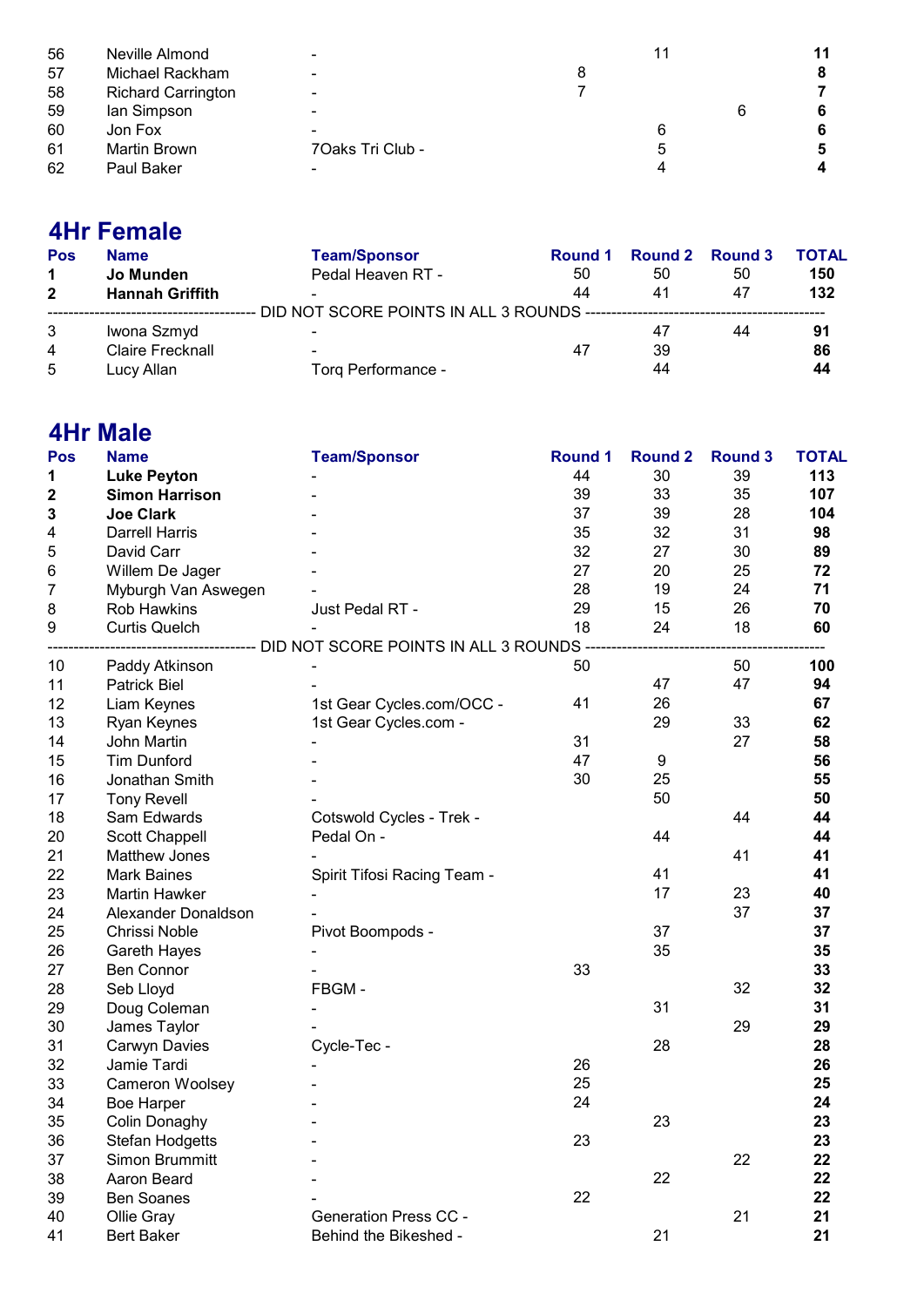| 42 | Jonathan Kenyon             |                          | 21 |    |    | 21 |
|----|-----------------------------|--------------------------|----|----|----|----|
| 43 | Przemyslaw Brodie Zielinski |                          |    |    | 20 | 20 |
| 44 | Jason Wentzel               |                          | 20 |    |    | 20 |
| 45 | David Bailey                | Royal Logistic Corps -   |    |    | 19 | 19 |
| 46 | Rob Parry                   |                          | 19 |    |    | 19 |
| 47 | <b>Graham Collier</b>       |                          |    | 18 |    | 18 |
| 48 | Mark Russell                | Ride for Lillith - E2R - |    |    | 17 | 17 |
| 49 | Tom Foy                     |                          | 17 |    |    | 17 |
| 50 | Roland Maccoon              |                          |    |    | 16 | 16 |
| 51 | Marco Almeida               | TRANSFOR-FATIMABTT -     |    | 16 |    | 16 |
| 52 | Jesus Barriguete            |                          | 16 |    |    | 16 |
| 53 | <b>Freddie Mills</b>        |                          |    | 14 |    | 14 |
| 54 | James Lawrence              |                          |    | 13 |    | 13 |
| 55 | <b>Richard Chambers</b>     | Fleet MTB -              |    | 12 |    | 12 |
| 56 | <b>Robert Batten</b>        | Berkshire Cycle Co. -    |    | 11 |    | 11 |
| 57 | <b>Gareth Ruck</b>          |                          |    | 10 |    | 10 |

# 4Hr Single Speed

| Pos              | <b>Name</b>            | <b>Team/Sponsor</b>                                                                  | <b>Round 1</b> | <b>Round 2</b> | <b>Round 3</b> | <b>TOTAL</b> |
|------------------|------------------------|--------------------------------------------------------------------------------------|----------------|----------------|----------------|--------------|
| 1                | lan Pidgeon            |                                                                                      | 50             | 50             | 50             | 150          |
| $\boldsymbol{2}$ | <b>Ed Gurney</b>       |                                                                                      | 41             | 47             | 41             | 129          |
| 3                | <b>Nicholas Pullen</b> |                                                                                      | 44             | 41             | 37             | 122          |
| 4                | Roy Challen            |                                                                                      | 32             | 33             | 29             | 94           |
| 5                | Martin Barker          | NON-                                                                                 | 31             | 32             | 30             | 93           |
|                  |                        | ----------------------------- DID NOT SCORE POINTS IN ALL 3 ROUNDS ----------------- |                |                |                |              |
| 6                | John Lemonius          |                                                                                      | 39             | 39             |                | 78           |
| 7                | Rob Baker              | Team Robali -                                                                        |                | 31             | 28             | 59           |
| 8                | John Aston             |                                                                                      |                |                | 47             | 47           |
| 9                | Lee Gollop             |                                                                                      | 47             |                |                | 47           |
| 10               | Graham McConaghy       | - Army Cycling Union/Tunnel Hill                                                     |                |                | 44             | 44           |
| 11               | Jay Horton             |                                                                                      |                | 44             |                | 44           |
| 12               | Grzegorz Krzywon       |                                                                                      |                |                | 39             | 39           |
| 13               | <b>Robert Carter</b>   |                                                                                      |                | 37             |                | 37           |
| 14               | <b>Scott Swalling</b>  |                                                                                      | 37             |                |                | 37           |
| 15               | Bryan Kidd             |                                                                                      |                |                | 35             | 35           |
| 16               | Maddie Horton          |                                                                                      |                | 35             |                | 35           |
| 17               | Sally Hall             |                                                                                      | 35             |                |                | 35           |
| 18               | Jonathan Ling          |                                                                                      |                |                | 33             | 33           |
| 19               | Jason Hints            |                                                                                      | 33             |                |                | 33           |
| 20               | Andrew Warby           | AeroCoach -                                                                          |                |                | 32             | 32           |
| 21               | lan Doyle              | - Reading CTC                                                                        |                |                | 31             | 31           |
| 22               | Simon Gale             |                                                                                      |                | 30             |                | 30           |
| 23               | Scott Rose             |                                                                                      | 30             |                |                | 30           |
| 24               | <b>Julian GREEN</b>    |                                                                                      | 29             |                |                | 29           |
| 25               | <b>Chris Ellis</b>     |                                                                                      | 28             |                |                | 28           |

## 4Hr Veteran Female

| <b>Name</b>          | <b>Team/Sponsor</b> |    |    |    |                               |
|----------------------|---------------------|----|----|----|-------------------------------|
|                      |                     |    |    |    |                               |
| <b>Ruth Miller</b>   | -                   |    | 50 | 50 | 100                           |
| Anna Waite           | -                   | 50 |    | 47 | 97                            |
| Dani Humphrey        | -                   |    | 47 |    | 47                            |
| Jo Evans             | -                   | 47 |    |    | 47                            |
| <b>Ruth Saunders</b> | -                   |    | 44 |    | 44                            |
|                      |                     |    |    |    | Round 1 Round 2 Round 3 TOTAL |

## 4Hr Veteran Male

| <b>Pos</b> | <b>Name</b>               | <b>Team/Sponsor</b>      |    |    | Round 1 Round 2 Round 3 TOTAL |     |
|------------|---------------------------|--------------------------|----|----|-------------------------------|-----|
|            | <b>Richard Freshwater</b> | $\sim$                   | 50 | 44 | 44                            | 138 |
|            | <b>Richard Penning</b>    | $\overline{\phantom{0}}$ | 47 | 41 | 41                            | 129 |